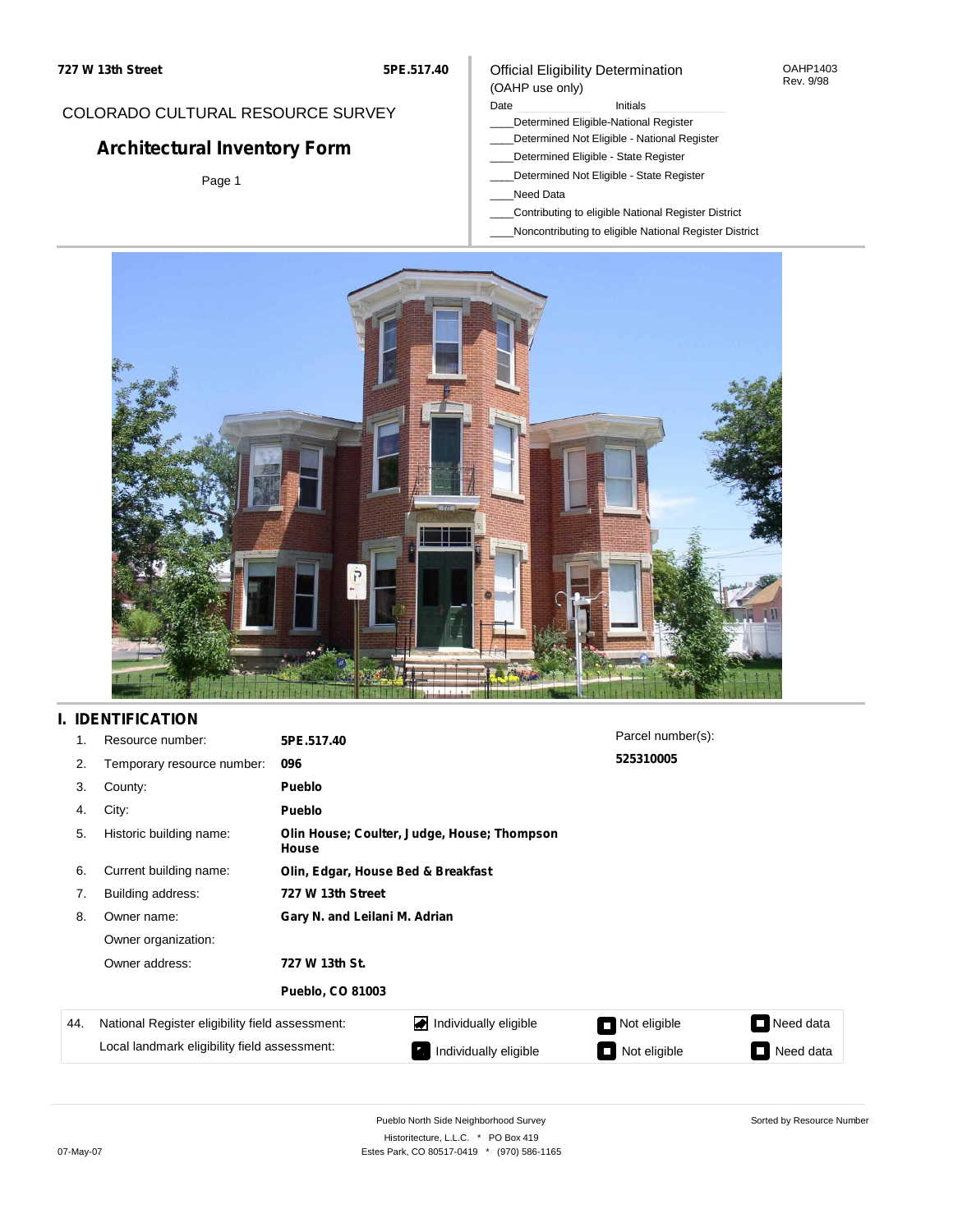Page 2

### **II. GEOGRAPHIC INFORMATION**

| 9.  | P.M.                    |           | 6th             |    |    | Township:               |       | <b>20S</b>                  |    |           |           | Range:            | 65W |         |
|-----|-------------------------|-----------|-----------------|----|----|-------------------------|-------|-----------------------------|----|-----------|-----------|-------------------|-----|---------|
|     |                         | <b>SW</b> | 1/4             | οf | NE | 1/4                     | of NE | 1/4                         | οf | <b>SW</b> | 1/4       | of Section        |     | 25      |
|     | 10. UTM reference zone: |           |                 |    | 13 |                         |       |                             |    |           |           |                   |     |         |
|     | Easting:                |           |                 |    |    | 533502                  |       |                             |    |           | Northing: |                   |     | 4236635 |
| 11. |                         |           | USGS quad name: |    |    | <b>Northeast Pueblo</b> |       |                             |    |           | Scale:    |                   |     | 7.5     |
|     | Year:                   |           |                 |    |    | 1974)                   |       | 1961 (Photorevised 1970 and |    |           |           |                   |     |         |
| 12. | $Lot(s)$ :              |           |                 |    |    | Lots 7 and 8; Block 3   |       |                             |    |           |           |                   |     |         |
|     | Addition:               |           |                 |    |    | <b>Craig's Addition</b> |       |                             |    |           |           | Year of addition: |     | 1871    |

13. Boundary description and justification:

The boundary, as described above, contains but does not exceed the land historically associated with this property.

Metes and bounds exist:

П

### **III. ARCHITECTURAL DESCRIPTION**

| 14. | Building plan (footprint, shape):    | <b>Irregular Plan</b>                |                       |
|-----|--------------------------------------|--------------------------------------|-----------------------|
|     | Other building plan descriptions:    |                                      |                       |
| 15. | Dimensions in feet (length x width): | 2,039 square feet                    |                       |
| 16. | Number of stories:                   | 21/2                                 |                       |
| 17. | Primary external wall material(s):   | <b>Brick</b>                         | Other wall materials: |
|     |                                      | <b>Wood/Vertical Siding</b>          |                       |
| 18. | Roof configuration:                  | <b>Hipped Roof</b>                   |                       |
|     | Other roof configurations:           |                                      |                       |
| 19. | Primary external roof material:      | <b>Asphalt Roof/Composition Roof</b> |                       |
|     | Other roof materials:                |                                      |                       |
| 20. | Special features:                    | Fence                                |                       |
|     |                                      | <b>Balcony</b>                       |                       |
|     |                                      | Chimney                              |                       |
|     |                                      | Porch                                |                       |
|     |                                      | <b>Tower</b>                         |                       |
|     |                                      | <b>Window/Stained Glass</b>          |                       |
|     |                                      | <b>Window/Segmental Arch</b>         |                       |

#### 21. General architectural description:

Oriented to the south, this house consists of a central, 2-story, hipped-roof core with 2-story, 4-sided canted bays at the southeast and southwest corners; 2-story, 3-sided canted bays on the north ends of the east and west elevations, and a 3-story, 5-sided canted tower protruding from the center of the front (south) facade. A single-story, shed-roofed structure spans the entire rear (north) elevation. Protruding from the northwest corner is a newer, single-story, hipped-roof addition. The original portion of this house rests on a buff-colored, rock-faced, coursed sandstone ashlar foundation. Between the foundation and exterior walls is projecting watertable comprised of dressed sandstone. The northwest addition has a concrete foundation. A red-brick veneer clads the exterior walls. Windows are generally 1-over-1-light, double-hung sash or single-light fixed-frame, with white vinyl frames. The windows in the original portion of the house feature dressed, buff-colored sandstone sills and architraves. The architraves contain carved rosettes at their centers and corners. Carved ornaments flank the central rosette.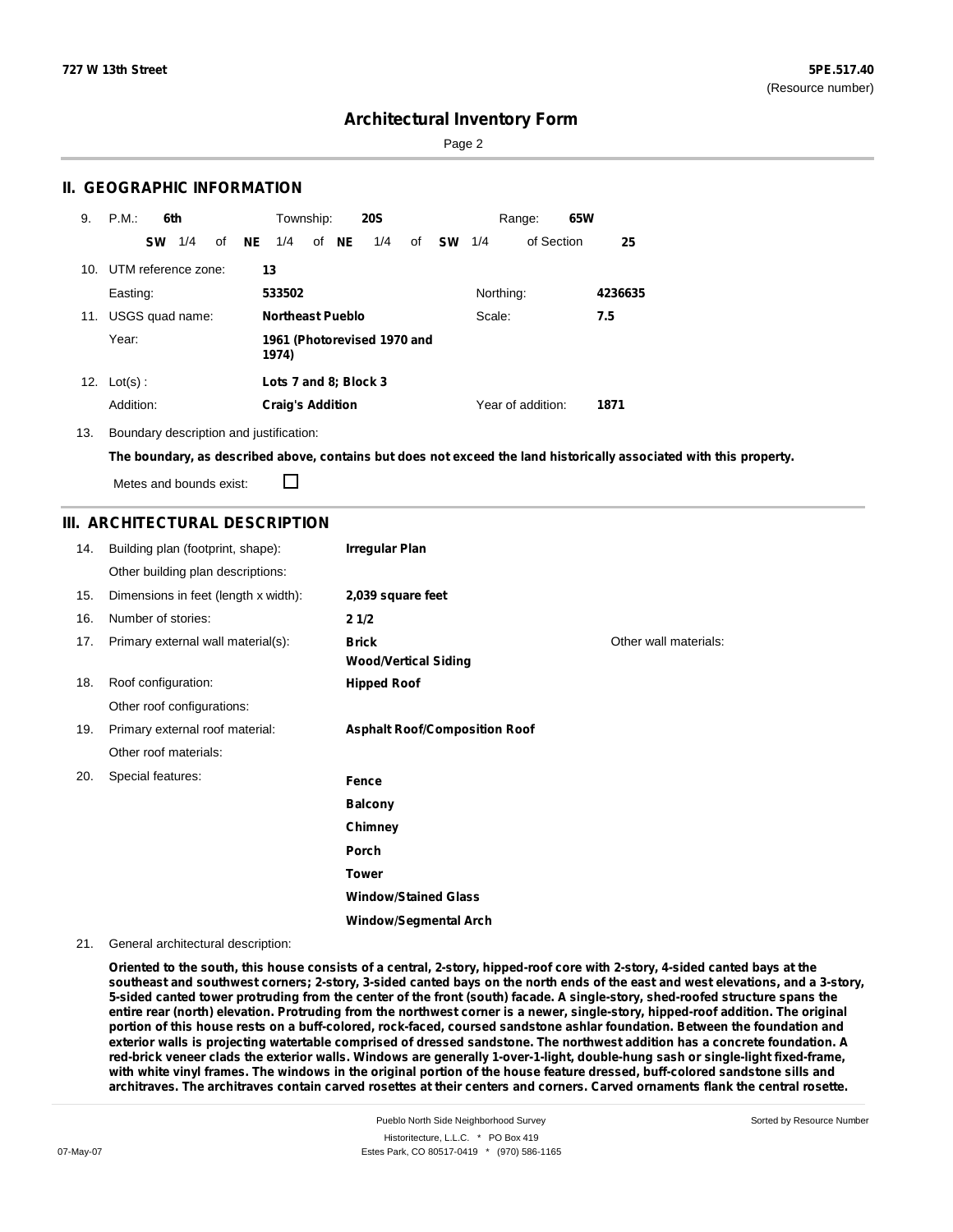Page 3

Windows in the addition have only brick sills and no architraves. Windows in the east elevation open between white-painted concrete sills and segmental arches. The west elevation of the addition hosts a tripartite window, with a central 1-over-1-light window with flanking, single-light sidelights. The rear elevation also hosts single-light awning windows. The principal doorway opens in the center of the protruding tower. It hosts paired, 5-panel, 1-light, glass-in-wood-frame doors, painted green. Above them is a large, stained-glass transom. Surrounding the transom is a pedimented sandstone architrave with a carved leaf pattern in the frieze. A 3-step concrete stoop, with black-painted pipe railing, approaches the doorway. Above this doorway, providing access to a small balcony, opens another doorway. It hosts an 8-panel wood door. The balcony itself has a decorative, wrought-iron railing. A 2-story porch is located at the center of the east elevation, between the protruding bays. This porch has a wood floor and slender, round supports, painted white. The support north of center is comprised of 2-by-4-inch boards nailed together. This porch provides access to a doorway hosting a 6-panel metal door, painted green. Above it is a single-light transom. Another doorway opens directly above this one, in the second story. It hosts a single-light door providing **access to an uncovered balcony. A decorative, wrought-iron railing surrounds the balcony. Evidence of the same** porch/doorway combination is visible at the center of the west elevation. The porch has been removed, however, and doorways filled in with single-light, fixed-frame windows. A hipped roof porch fills the inside (northeast) facing corner of the house, and wraps around the northeast corner. It has turned supports and spindle-work frieze, all painted white. The porch provides access to a doorway opening in the north face of the corner. It has a 6-panel metal door, painted green. The northeast corner of the porch has been enclosed with white-painted beadboard. Opening in the north elevation of this enclosed porch is a another 6-panel door, painted white. A doorway opens in the center of the rear (north) elevation's second story. It hosts a 4-panel wood door. A hipped-roof porch spans the south elevation of the hipped-roof addition protruding from the northwest corner. It has a concrete floor, turned wood supports, and a simple wood balustrade. Three concrete steps approach the proch on its west end. A doorway, addressed 1302 Craig Street, opens under the porch. It hosts a 9-light, glass-in-wood-frame door, painted white. Gray, interlocking asphalt shingles cover the main, hipped roof, and all other roof structures. White-painted wood soffit and fascia box the eaves. Elaborate brackets, with fan patterns and finials, are evenly spaced beneath the eaves of the 2-story **portion of the house and the tower. A brick chimney emerges from the center of the rear elevation.**

Architectural style: 22. **Late Victorian/Italianate**

Other architectural styles:

Building type:

23. Landscape or special setting features:

This property is located on terrain sloping downward from north to south, with an elevation of around 4,700 feet above mean sea level. The neighborhood features modest, one- and two-story houses. Setbacks from West 13th Street, the busy, principal east-west thoroughfare through this area, are generally the same on this block. This property is situated on the northeast corner of West 13th and Craig streets. A planted-grass yard with mature landscaping, including flower beds, surrounds all but the northern portion of the yard, which hosts a macadam parking lot. A large berry tree grows at the southwest corner of the property. Lining the southern edge of the front yard and the southern portion of the east yard is a low, decorative wrought-iron **fence.**

24. Associated buildings, features or objects: **No associated buildings identified.**

### **IV. ARCHITECTURAL HISTORY**

| 25. | Date of Construction:  | Estimate:                                                         | Actual: | 1888                                                                                                                                                                                 |  |
|-----|------------------------|-------------------------------------------------------------------|---------|--------------------------------------------------------------------------------------------------------------------------------------------------------------------------------------|--|
|     | Source of Information: |                                                                   |         | Adrian, Gary and Leilani, and Weston C. Burrer. Pueblo Historic Preservation Commission<br>Application for Landmark Designation for the Edgar Olin House (727 W 13th St.), 2004.     |  |
| 26. | Architect:             | Patrick P. Mills (most likely)                                    |         |                                                                                                                                                                                      |  |
|     | Source of information: | circa 1890 Owen Caffrey House (5PE.517.17), 721 West 11th Street. |         | Comparison of dates of construction and unique stylistic components of two known Mills-<br>designed houses, the 1888 J.L Streit House (5PE.526.60), 2201 North Grand Avenue; and the |  |
| 27. | Builder:               | Owen E. Caffrey                                                   |         |                                                                                                                                                                                      |  |
|     | Source of information: |                                                                   |         | Adrian, Gary and Leilani, and Weston C. Burrer. Pueblo Historic Preservation Commission<br>Application for Landmark Designation for the Edgar Olin House (727 W 13th St.), 2004.     |  |
| 28. | Original Owner:        | Edgar W. Olin                                                     |         |                                                                                                                                                                                      |  |
|     | Source of information: | Warranty Deed. Book 57, page 638, 15 February 1888.               |         |                                                                                                                                                                                      |  |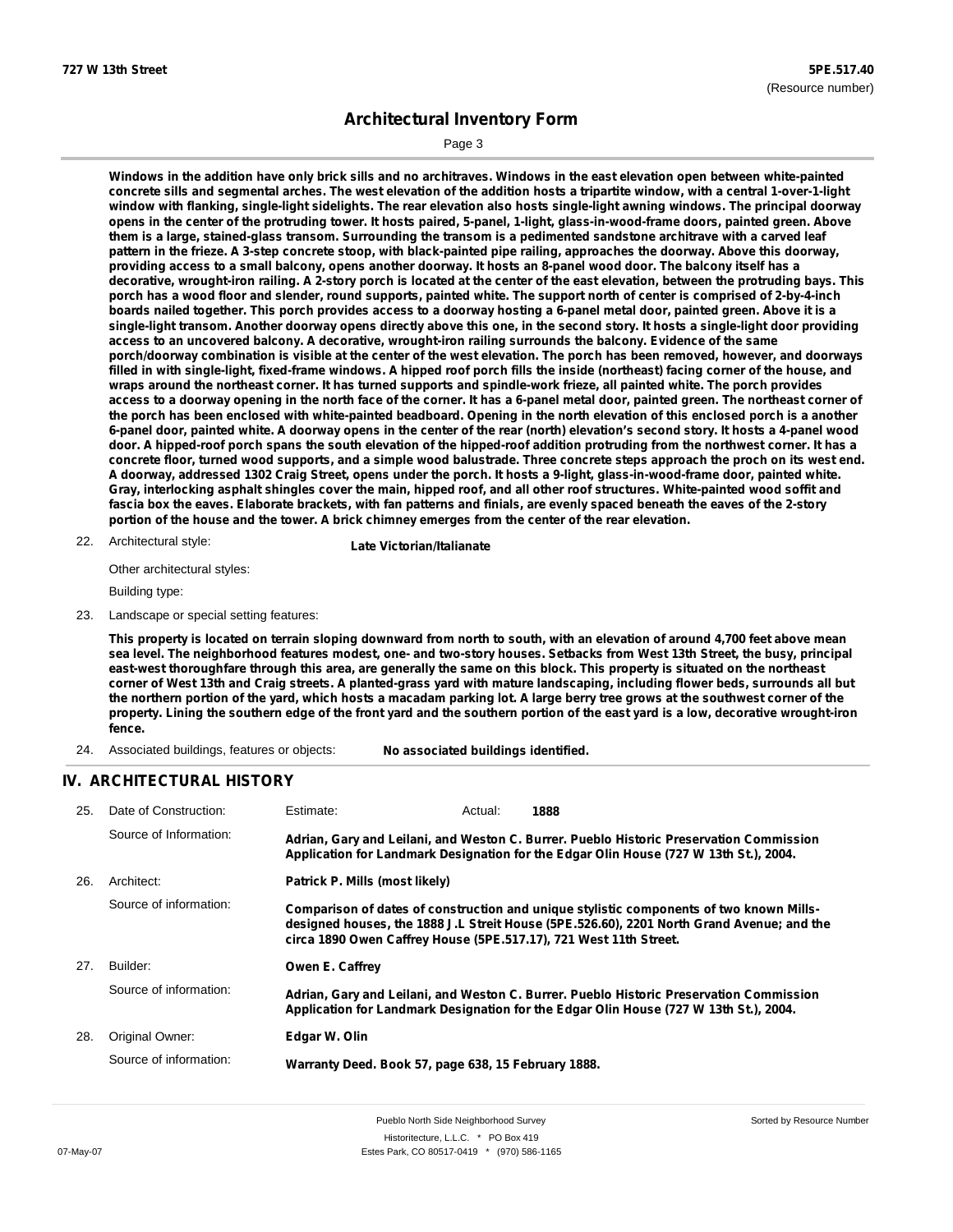Page 4

29. Construction history:

According to legal documents and articles in the Pueblo Chieftain newspaper, this house was constructed in 1888. The first addition, the shed-roofed structure across the rear (north) elevation, was added prior to 1917. The hipped roof addition to the northwest corner was completed in the late 1920s. Other notable modifications include the removal of the west porch and balcony, and its doorways. The front balcony and eastern 2-story porch have lost their original balustrades. The existing wrought-iron railings are, according to the owners, pieces of the property's original fence. Also, all of the original windows in the older portions of the house have been replaced with single-light and 1-over-1-light, double-hung sash windows, with vinyl **frames. This modification was made between 1995 and 2003.**

30. Location: **original** Date of move(s):

### **V. HISTORICAL ASSOCIATIONS**

|     | 31. Original use(s): | <b>Single Dwelling</b>   |
|-----|----------------------|--------------------------|
| 32. | Intermediate use(s): | <b>Multiple Dwelling</b> |
|     | 33. Current use(s):  | Hotel                    |
|     | 34. Site type(s):    | <b>Residence</b>         |

35. Historical background:

The first owner of this house, constructed in 1888, was Edgar W. Olin, a pioneering Pueblo entrepreneur and businessman. He was born on March 30, 1839, in Canton, New York. He and his wife, Henrietta, were married on March 5, 1867, in Canton. Edgar Olin eventually operated a lumber and flour business in De Kalb, New York. After 1880, he moved to Pueblo with his brothers Fred E. and Cylon E. Olin. They immediately embarked upon a number of business ventures. Around 1886 the brothers established a steam bottling works that was touted as the largest of its kind in Colorado. The Olins bottled soda water, ginger ale, champagne, and pear cider. The Olins' icehouse was the largest in southern Colorado. They cut ice from the City Reservoir on the north end. The Pueblo Vinegar and Pickle Company was another successful Olin enterprise. The factory produced 15 barrels of vinegar a day and employed around 30 people. Other Olin businesses included Olin & Olin Undertakers & **Embalmers, the Olin Dairy, and Olin Grocers.**

Edgar Olin's Pueblo home was meant to reflect his business acumen and subsequent success. At the time of its construction, which cost \$6,000, the Olin House was not only one of the most architecturally sophisticated residences in Pueblo, but also it **was one of the most technologically advanced. As the Pueblo landmark nomination for this property observes:**

"An interesting feature of the residence is the heating system developed for the spaces inside. This system...eliminat[ed] the need for any fireplaces. Four rooms on the first floor share a 4-by-4-foot space in the center of the house in which is housed a furnace. Each room had a system of doors, much like a double hung sash, in which you opened the corresponding door to allow heat into the room. The heat in the lower rooms was passed to the second floor through convection by way of vents **placed between the first and second floors."**

Strangely, Edgar Olin resided in this house only briefly. By 1900 he had sold the house and moved back east. He died in February 1915. His brother Fred E. Olin remained in Pueblo where he continued as a prominent businessman and became **president of the Pueblo Board of City Commissioners.**

Around 1900, the resident of this house was William H. Thompson, president of the Mercantile National Bank. He was born in lowa in August 1849. His wife, Emma C. Thompson, was born in Maine in October 1856. They resided here with their children: Donald, Jessie L., Margery, and Elizabeth. Other residents included Donald Thompson's wife, Jennie, and Elizabeth "Lizzie" **Neil, a live-in domestic servant.**

The resident of this house from 1902 until his death in 1905 was Judge James W. Coulter. The following history comes from **this property's landmark nomination:**

"Judge Coulter held many prominent positions in Pueblo. ...[H]e had reached such a high stature that he was the first choice of Governor Adams for the position of the Colorado Supreme Court. Sadly Judge Coulter passed away before he was able to take on this high honor. Among the many judicial positions he held in Pueblo County, he was chosen to take the honorable position of a Pueblo county Judge. He also was the chairman of the Democratic central committee in Pueblo County at the time of his death in 1905. He had lived in Pueblo since 1889 and became a County Judge around 1899. Shortly after he became a judge, he decided to move to a home that better represented the judicial position that he held and he moved his residence to 727 West **13th Street."**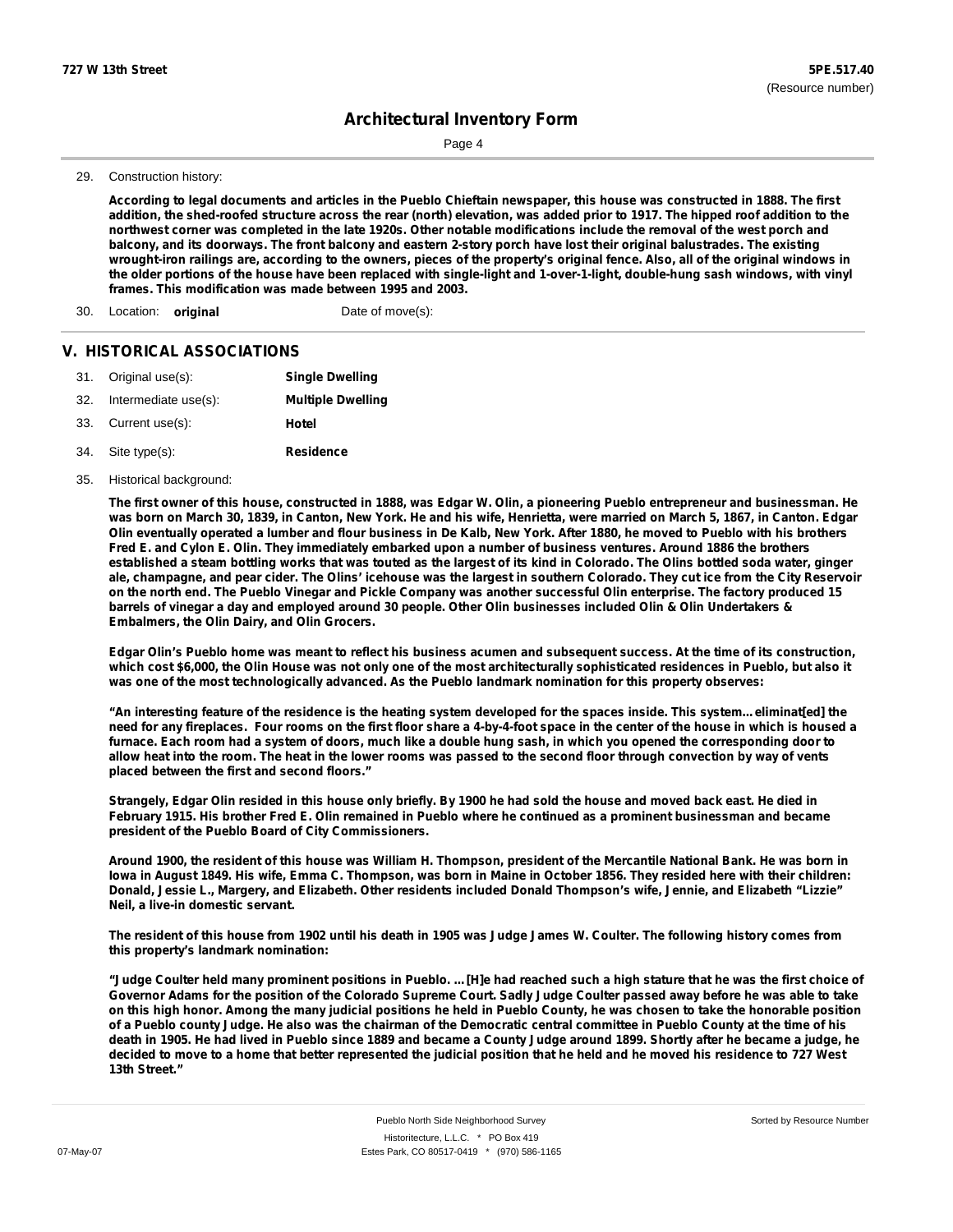Page 5

The resident in 1914 was J.H. Williams. By 1925, the dwelling appears to have become a boarding house or apartments. The residents that year were F.C. Jones, W.H. Reininger, J.C. Sadewhite, James Wells, and Mrs. E.M. Rogers, who was a dressmaker. The residents in 1930 were Edward L. Brown and Richard J. Miller, followed by John D. Fawcett and Robert H. Banks in 1935. Fred W. Bowman purchased the property around 1940 and appears to have continued to take in renters. Mildred **Bowman owned the property through the 1960s.**

Mark J. Leiker purchased this property in 1982, selling it to Lupe N. Lucas in 1995. Gary and Leilani Adrian, the current owners, purchased the house and lot in 2003. They operate their residence as the Olin House Bed and Breakfast.

36. Sources of information:

**Pueblo County Office of Tax Assessor. Property information card [internet].**

**Pueblo City Directory. Pueblo, Co.; Salt Lake City; Kansas City, Mo.; and others: R.L. Polk & Co, consulted 1886 through 2003.**

**Sanborn Fire Insurance Maps (for Pueblo, Colorado). New York: Sanborn Map and Publishing Co., 1883, 1886, 1889, 1893, 1904-05, 1904-51, and 1904-52.**

**Adrian, Gary and Leilani, and Weston C. Burrer. Pueblo Historic Preservation Commission Application for Landmark Designation for the Edgar Olin House (727 W 13th St.), 2004.**

**U.S. Census of 1880; Census Place: DE Kalb, Saint Lawrence, New York; Roll: T9\_925; Family History Film: 1254925; Page: 58.4000; Enumeration District: 192; Image: 0118.**

**U.S. Census of 1900; Census Place: Pueblo, Pueblo, Colorado; Roll: T623 128; Page: 11B; Enumeration District: 93.**

**"Fred E. Olin." In History of Colorado, vol. II, Wilbur Fisk Stone, ed. Chicago: S.J. Clarke Publishing Co., 1918, 444-5.**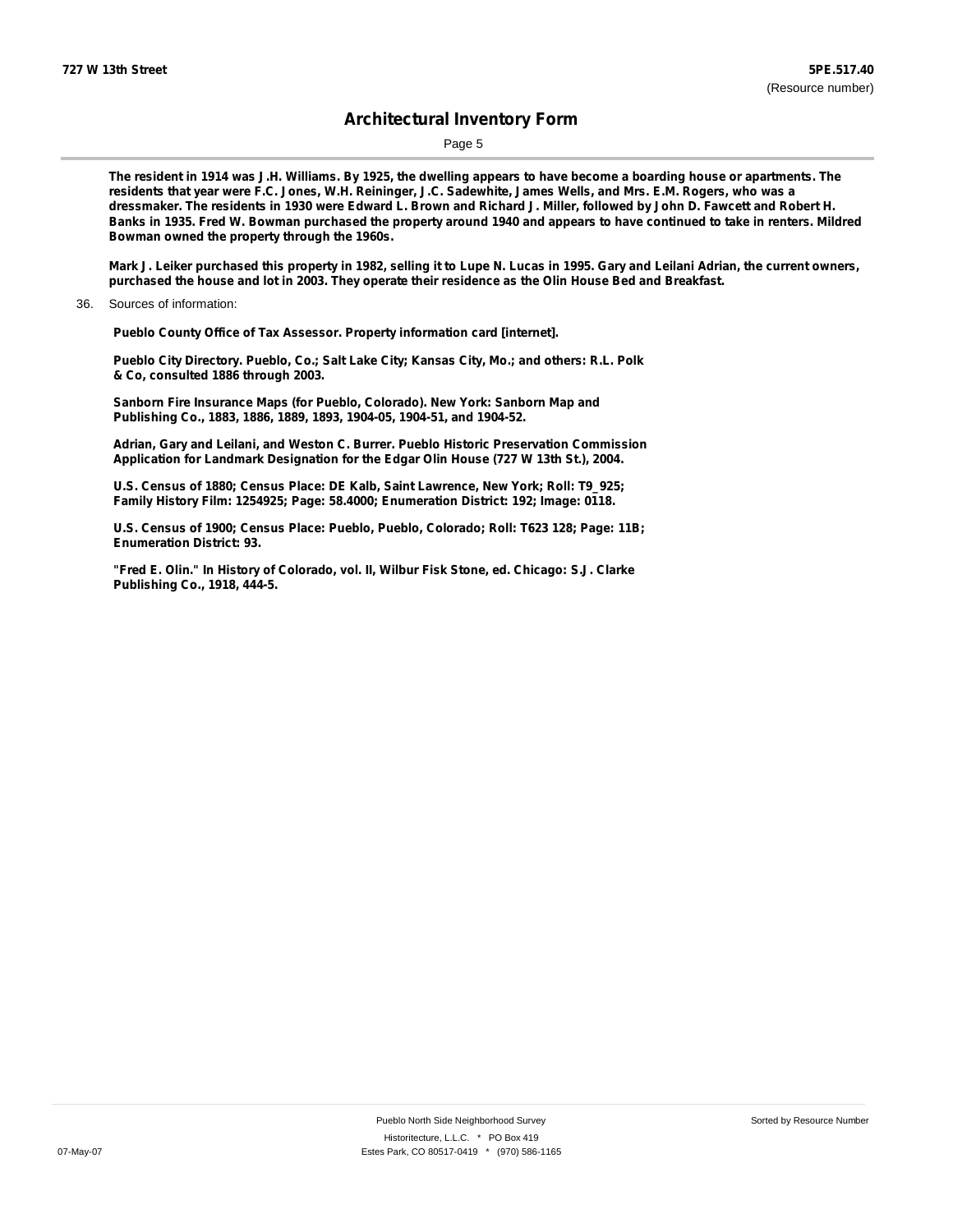Page 6

| 37. | Local landmark designation:                                                                                                                                         | Yes $\blacksquare$<br>No.<br>$\mathcal{L}_{\mathcal{A}}$                                                                                                                                                                                                                                                                                                                                                                                                                                                                                                                                                                                                                                          |  |  |  |  |  |  |  |
|-----|---------------------------------------------------------------------------------------------------------------------------------------------------------------------|---------------------------------------------------------------------------------------------------------------------------------------------------------------------------------------------------------------------------------------------------------------------------------------------------------------------------------------------------------------------------------------------------------------------------------------------------------------------------------------------------------------------------------------------------------------------------------------------------------------------------------------------------------------------------------------------------|--|--|--|--|--|--|--|
|     | Designation authority:                                                                                                                                              | <b>City of Pueblo</b>                                                                                                                                                                                                                                                                                                                                                                                                                                                                                                                                                                                                                                                                             |  |  |  |  |  |  |  |
|     | Date of designation:                                                                                                                                                |                                                                                                                                                                                                                                                                                                                                                                                                                                                                                                                                                                                                                                                                                                   |  |  |  |  |  |  |  |
| 38. | Applicable National Register criteria:                                                                                                                              |                                                                                                                                                                                                                                                                                                                                                                                                                                                                                                                                                                                                                                                                                                   |  |  |  |  |  |  |  |
|     | $\Box$<br>$\overline{\phantom{a}}$                                                                                                                                  | A. Associated with events that have made a significant contribution to the broad pattern of our history.<br>B. Associated with the lives of persons significant in our past.<br>C. Embodies the distinctive characteristics of a type, period, or method of construction, or represents the work<br>of a master, or that possess high artistic values, or represents a significant and distinguished entity whose<br>components may lack individual distinction.<br>D. Has yielded, or may be likely to yield, information important in history or prehistory.<br>Qualifies under Criteria Considerations A through G (see manual).<br>Does not meet any of the above National Register criteria. |  |  |  |  |  |  |  |
|     | <b>Pueblo Standards for Designation:</b>                                                                                                                            |                                                                                                                                                                                                                                                                                                                                                                                                                                                                                                                                                                                                                                                                                                   |  |  |  |  |  |  |  |
|     | <u>1a. History</u><br>$\overline{\phantom{a}}$ .                                                                                                                    | Have direct association with the historical development of the city, state, or nation; or                                                                                                                                                                                                                                                                                                                                                                                                                                                                                                                                                                                                         |  |  |  |  |  |  |  |
|     | <u>1b. History</u><br>$\mathcal{L}_{\mathcal{A}}$                                                                                                                   | Be the site of a significant historic event; or                                                                                                                                                                                                                                                                                                                                                                                                                                                                                                                                                                                                                                                   |  |  |  |  |  |  |  |
|     | 1c. History<br>$\Box$                                                                                                                                               | Have direct and substantial association with a person or group of persons who had influence on society.                                                                                                                                                                                                                                                                                                                                                                                                                                                                                                                                                                                           |  |  |  |  |  |  |  |
|     | 2a. Architecture<br>$\blacksquare$                                                                                                                                  | Embody distinguishing characteristics of an architectural style or type; or                                                                                                                                                                                                                                                                                                                                                                                                                                                                                                                                                                                                                       |  |  |  |  |  |  |  |
|     | 2b. Architecture                                                                                                                                                    |                                                                                                                                                                                                                                                                                                                                                                                                                                                                                                                                                                                                                                                                                                   |  |  |  |  |  |  |  |
|     |                                                                                                                                                                     | Be a significant example of the work of a recognized architect or master builder, or                                                                                                                                                                                                                                                                                                                                                                                                                                                                                                                                                                                                              |  |  |  |  |  |  |  |
|     | 2c. Architecture                                                                                                                                                    |                                                                                                                                                                                                                                                                                                                                                                                                                                                                                                                                                                                                                                                                                                   |  |  |  |  |  |  |  |
|     | Contain elements of architectural design, engineering, materials, craftsmanship, or artistic merit which represent a<br>О<br>significant or influential innovation; |                                                                                                                                                                                                                                                                                                                                                                                                                                                                                                                                                                                                                                                                                                   |  |  |  |  |  |  |  |
|     | 2d. Architecture<br>$\Box$                                                                                                                                          | Portray the environment of a group of people or physical development of an area of the city in an era of history<br>characterized by a distinctive architectural style.                                                                                                                                                                                                                                                                                                                                                                                                                                                                                                                           |  |  |  |  |  |  |  |
|     | 3a. Geography                                                                                                                                                       | Have a prominent location or be an established, familiar, and orienting visual feature of the contemporary city, or                                                                                                                                                                                                                                                                                                                                                                                                                                                                                                                                                                               |  |  |  |  |  |  |  |
|     | 3b. Geography<br>$\Box$<br>or rarity; or                                                                                                                            | Promote understanding and appreciation of Pueblo's environment by means of distinctive physical characteristics                                                                                                                                                                                                                                                                                                                                                                                                                                                                                                                                                                                   |  |  |  |  |  |  |  |
|     | 3c. Geography<br>$\blacksquare$                                                                                                                                     | Make a special contribution to Pueblo's distinctive character.                                                                                                                                                                                                                                                                                                                                                                                                                                                                                                                                                                                                                                    |  |  |  |  |  |  |  |
|     | Not Applicable<br>$\overline{\phantom{a}}$                                                                                                                          | Does not meet any of the above Pueblo landmark criteria.                                                                                                                                                                                                                                                                                                                                                                                                                                                                                                                                                                                                                                          |  |  |  |  |  |  |  |
| 39. | Area(s) of Significance:                                                                                                                                            | <b>Social History</b><br>Architecture                                                                                                                                                                                                                                                                                                                                                                                                                                                                                                                                                                                                                                                             |  |  |  |  |  |  |  |
| 40. | Period of Significance:                                                                                                                                             | Social Histority, 1888-1905; Architecture, 1888                                                                                                                                                                                                                                                                                                                                                                                                                                                                                                                                                                                                                                                   |  |  |  |  |  |  |  |
|     |                                                                                                                                                                     |                                                                                                                                                                                                                                                                                                                                                                                                                                                                                                                                                                                                                                                                                                   |  |  |  |  |  |  |  |

Pueblo North Side Neighborhood Survey Historitecture, L.L.C. \* PO Box 419 07-May-07 Estes Park, CO 80517-0419 \* (970) 586-1165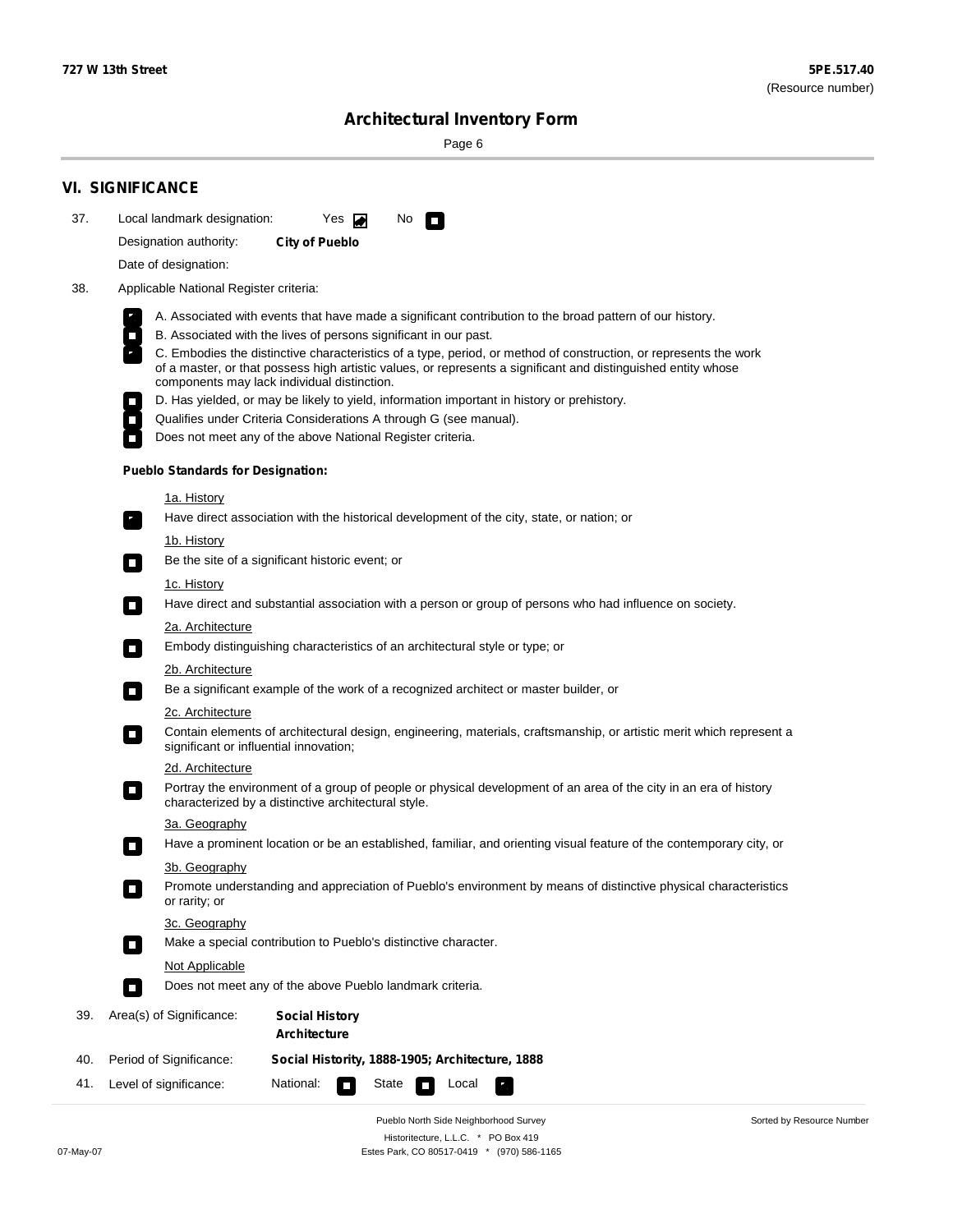Page 7

#### 42. Statement of significance:

This property is historically significant under National Register criterion A (Pueblo Local Landmark criterion 1A) for its association with the early development of Pueblo's North Side Neighborhood, particularly for its direct association with Pueblo's emerging entrepreneurial and professional class, which settled in this neighborhood The house's early residents, **particularly Edgar Olin, William Thompson, and Judge James Coulter, were all early, prominent businessmen and** professionals. The house is also significant under Criterion C (architecture) as an intact example of the Italianate style, rarely seen applied to houses in Pueblo. Character-defining features include a low-pitched hip roof; bracketed cornice; tall, narrow windows; molded window surrounds; and a tower. The building's octagonal-shaped corners and central tower are unusual features. The levels of architectural and historical significance, combined with physical integrity, are to the extent that this property could qualify for individual listing in the National Register of Historic Places or the Colorado State Register of Historic Properties. It is already listed as a City of Pueblo Landmark. The property is most likely a contributing resource **within any potential historic district.**

#### 43. Assessment of historic physical integrity related to significance:

Constructed in 1888, this house exhibits a moderately high level of physical integrity relative to the seven aspects of integrity as defined by the National Park Service and the Colorado Historical Society: location, setting, design, materials, workmanship, feeling, and association. The removal of a porch and balcony, as well as the replacement of the original windows, have altered or eliminated some character-defining features. But most of the character-defining features, including the octagonal tower and bracketed soffit, remain intact. As well, the original windows were 1-over-1-light, so the replacement windows are not a vast departure from the originals. While additions have slightly altered the original plan, they are isolated **to secondary elevations. This property retains sufficient physical integrity to convey its historical and architectural significance.**

### **VII. NATIONAL REGISTER ELIGIBILITY ASSESSMENT**



**Pueblo's North Side Neighborhood represents the evolution of the city's professional middle and upper classes. Its diversity of architectural styles and forms directly represents the city's changing economic and cultural climates. As well, the neighborhood is distinctive because it appears to have evolved independently of the area's dominant industry, steel manufacturing.** Discuss:

> Yes Yes

No<sub>D</sub>IN/A  $No$   $N/A$ 

If there is National Register district potential, is this building contributing:

46. If the building is in existing National Register district, is it contributing:

#### **VIII. RECORDING INFORMATION**

| 47. | Photograph numbers): | <b>CD-ROM Photo Disc: North Side Photos</b><br>File Name(s): 13thstw727                                                       |
|-----|----------------------|-------------------------------------------------------------------------------------------------------------------------------|
|     | Negatives filed at:  | <b>Special Collections</b><br><b>Robert Hoag Rawlings Public Library</b><br>100 East Abriendo Avenue<br>Pueblo, CO 81004-4290 |
| 48. | Report title:        | <b>Pueblo North Side Neighborhood Survey</b>                                                                                  |
| 49. | $Date(s)$ :          | 06/28/05                                                                                                                      |
| 50. | Recorder(s):         | <b>Adam Thomas</b>                                                                                                            |
| 51. | Organization:        | Historitecture, L.L.C.                                                                                                        |
| 52. | Address:             | <b>PO Box 419</b>                                                                                                             |
|     |                      | Estes Park, CO 80517-0419                                                                                                     |
| 53. | Phone number(s):     | (970) 586-1165                                                                                                                |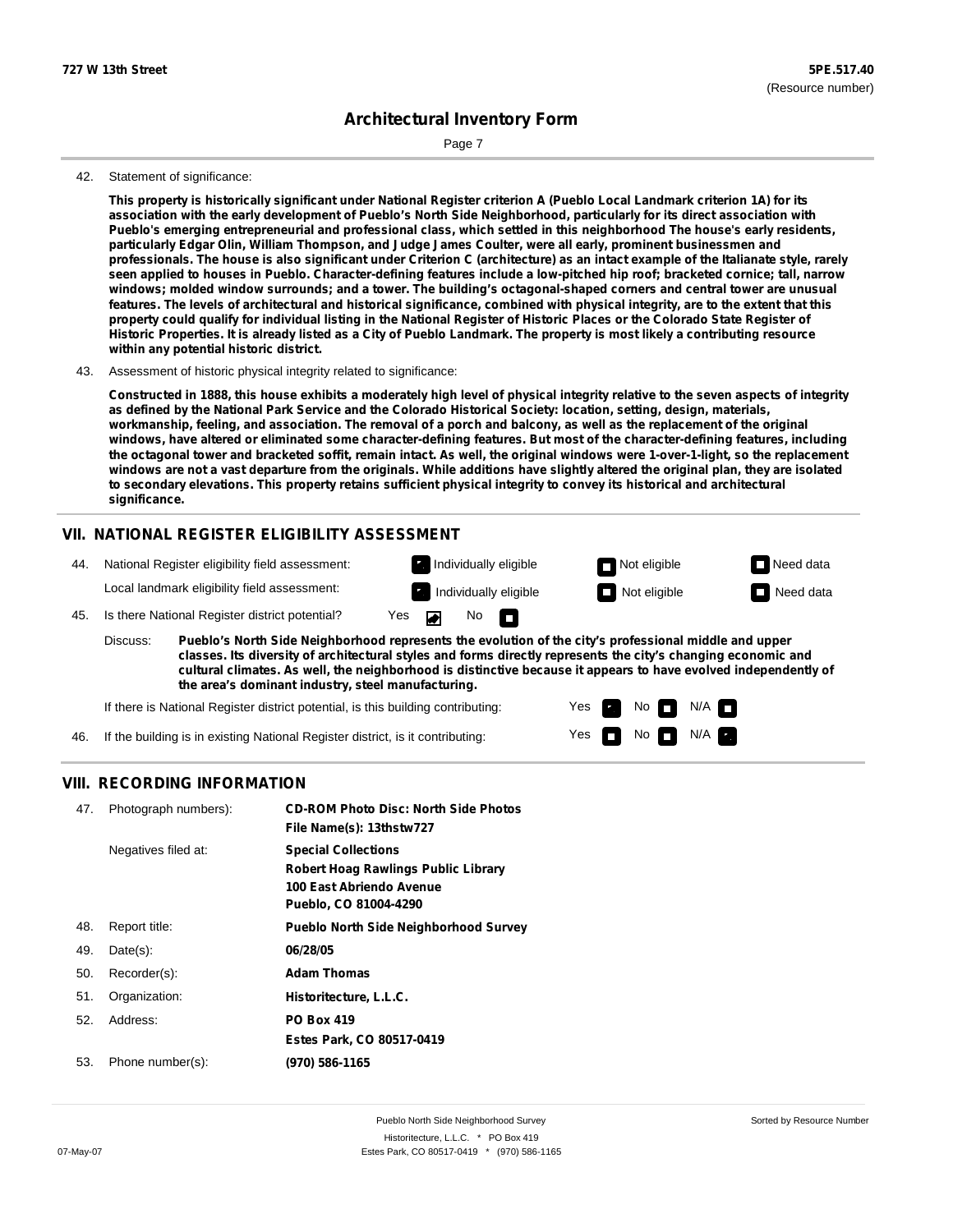Page 8